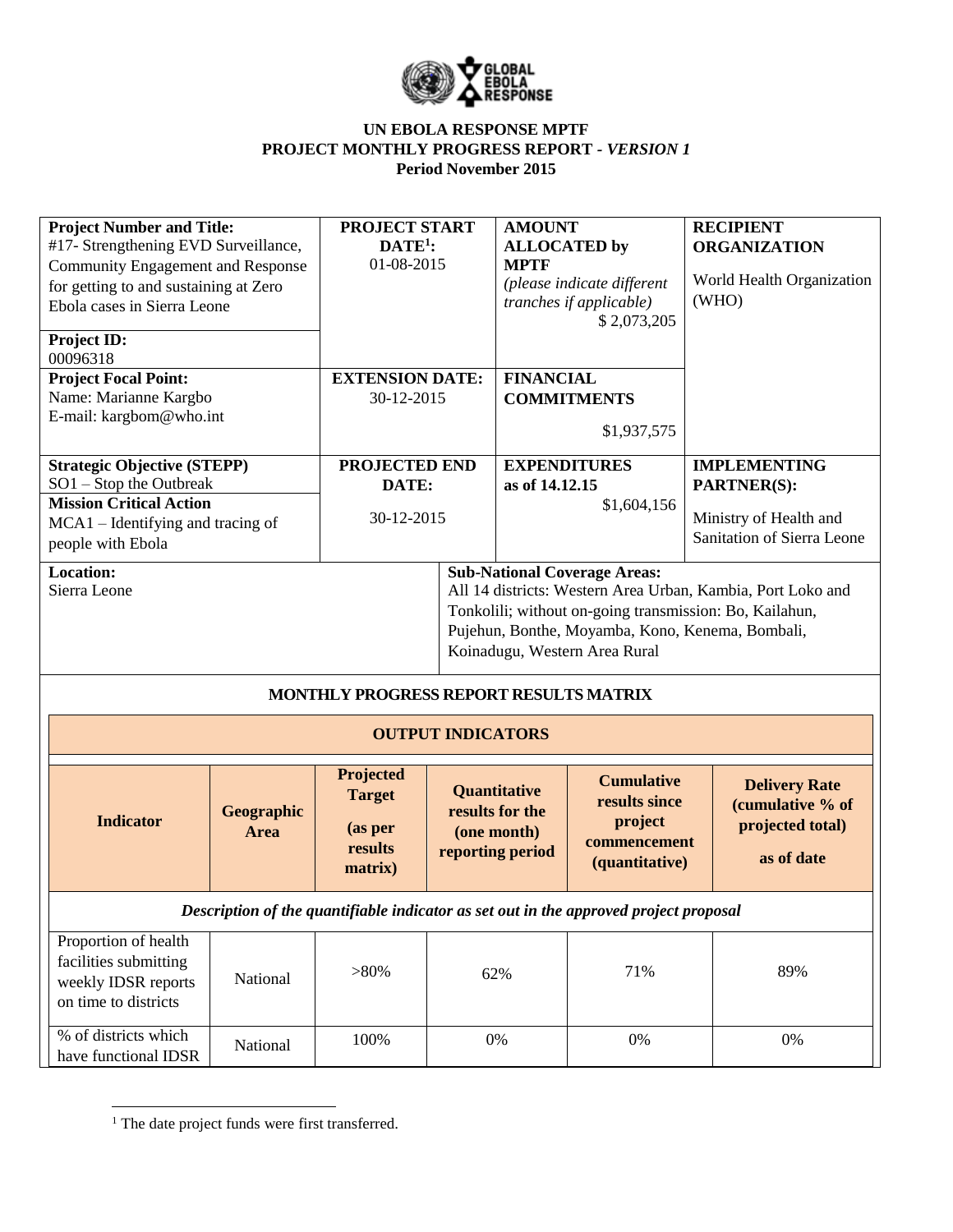

| systems                                                                                                                                                      |                                                  |                                     |                                                                  |                  |                                 |
|--------------------------------------------------------------------------------------------------------------------------------------------------------------|--------------------------------------------------|-------------------------------------|------------------------------------------------------------------|------------------|---------------------------------|
| % of contacts<br>monitored on a daily<br>basis and reported<br>effectively                                                                                   | National                                         | 100%                                | 100%                                                             | >99%             | 100%                            |
| # of trained<br>community health<br>workers in<br>implementation of<br>community based<br>disease surveillance<br>(CBDS) for<br>sustaining resilient<br>zero | 4 districts<br>with on-<br>going<br>transmission | 200                                 | $\boldsymbol{0}$                                                 | $\boldsymbol{0}$ | $\boldsymbol{0}$                |
| # of border service<br>focal points<br>established and<br>equipped with all<br>necessary tools to<br>ensure effective<br>monitoring                          | National                                         | 7 in Sierra<br>Leone                | $\boldsymbol{0}$                                                 | $\boldsymbol{0}$ | $\boldsymbol{0}$                |
| # of information<br>exchange sessions (in<br>line with established<br>standards and tools)<br>taken within the<br>timeframe of the<br>project                | 7 border<br>districts                            | 5 in each<br>district (total<br>35) | $\boldsymbol{0}$                                                 | $\boldsymbol{0}$ | $\boldsymbol{0}$                |
| # of simulcast<br>communications<br>aired for getting to<br>and sustaining zero                                                                              | National                                         | 30                                  | $\boldsymbol{0}$                                                 | $\boldsymbol{0}$ | This element has not<br>started |
| # of people<br>(audience) of<br>simulcasts                                                                                                                   | National                                         | 500,000                             | $\boldsymbol{0}$                                                 | $\boldsymbol{0}$ | This element has not<br>started |
|                                                                                                                                                              |                                                  |                                     | <b>EFFECT INDICATORS</b> (if available for the reporting period) |                  |                                 |
| # of Integrated<br>Disease Surveillance<br>System fully<br>operational in Sierra                                                                             | National<br>(with<br>primary<br>introduction     | $\mathbf{1}$                        | $\boldsymbol{0}$                                                 | $\boldsymbol{0}$ | $\boldsymbol{0}$                |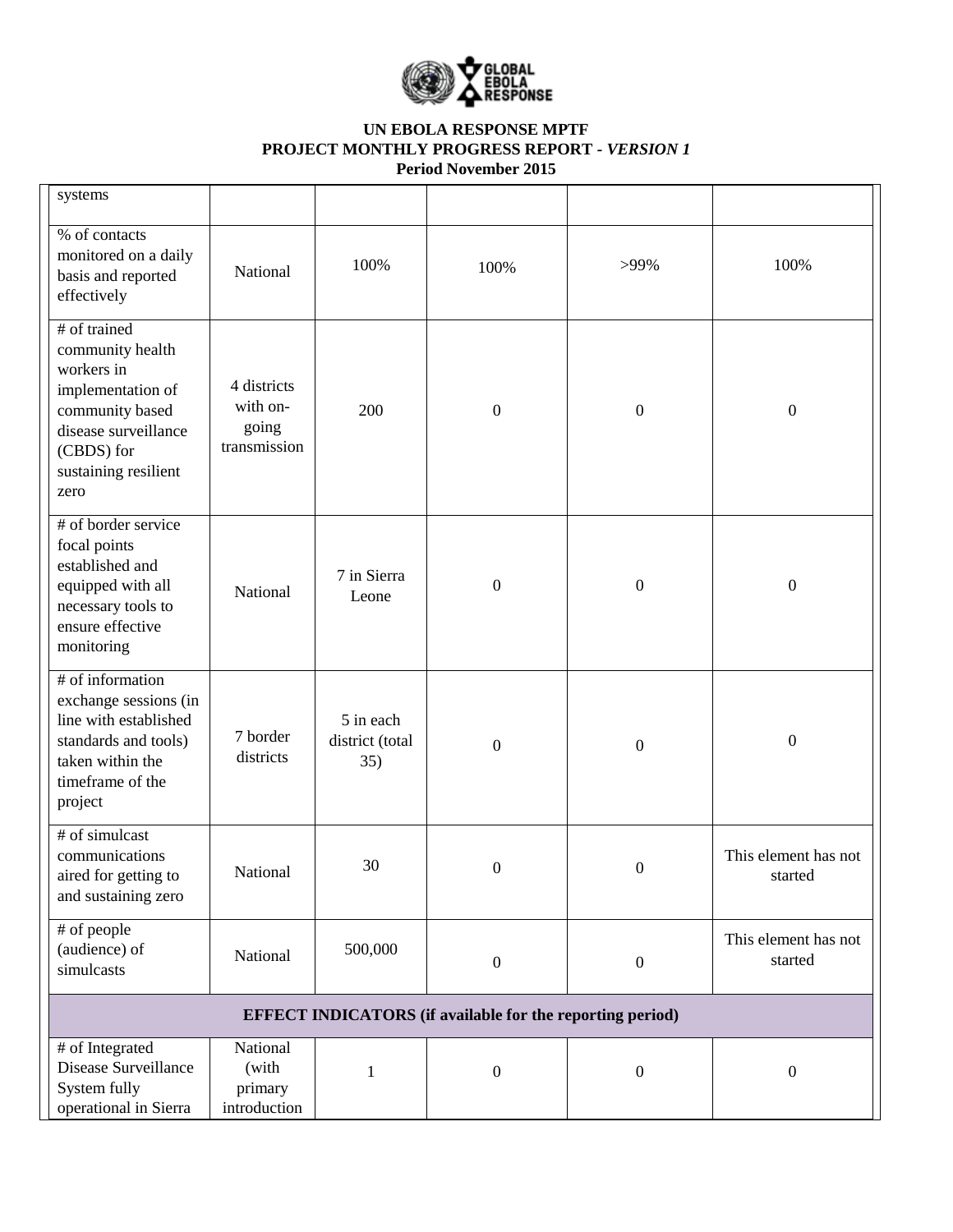

| Leone                                                                                                                                      | in 4 districts<br>with on-<br>going<br>transmission) |                  |                             |                  |      |
|--------------------------------------------------------------------------------------------------------------------------------------------|------------------------------------------------------|------------------|-----------------------------|------------------|------|
| Proportion of new<br>confirmed cases from<br>known contact lists                                                                           | National                                             | 90%              | No cases for this<br>period | $>90\%$          | 100% |
| Number of<br>transmission chains<br>which derive from<br>cross-border contacts                                                             | National                                             | $\boldsymbol{0}$ | $\boldsymbol{0}$            | $\boldsymbol{0}$ | 100% |
| # of districts that<br>fully implemented<br>cross-border<br>cooperation<br>mechanisms<br>(including regular<br>exchange of<br>information) | 7 Cross<br>border<br>districts in<br>Sierra Leone    | 7                | $\boldsymbol{0}$            | $\boldsymbol{0}$ | 0%   |
| # of escapes<br>(absences) from<br>ETUs and CCCs                                                                                           | 4 districts<br>with on-<br>going<br>transmission     | $\boldsymbol{0}$ | $\overline{0}$              |                  |      |
| Number of new<br>resistance cases                                                                                                          | National                                             | $\boldsymbol{0}$ | $\boldsymbol{0}$            | $\boldsymbol{0}$ |      |

### **NARRATIVE**

**Situation Update** (*please describe critical changes, if any, in the situation that affect the project (1-2 paragraphs*))

- *1. Community Based Surveillance (CBS): WHO provided technical and financial support to a national CBS stakeholders workshop that was held to review, and validate CBS SOPs and training material and develop an implementation framework for CBS in Sierra Leone. The workshop had participation from key directorates in the MOHS, districts and partner organizations. All partners supporting CBS are henceforth expected to implement the validated strategy.*
- *2. Revision of the IDSR integrated supportive supervision checklist and book: As part of the effort to revitalize the implementation of IDSR in the country, WHO provided technical and financial support to a one day workshop that reviewed and validated the IDSR integrated support supervision checklist and book on. The validated supervision tools will be used during the upcoming supportive supervision activities both at district level and in health facilities. This will improve the performance of IDSR functions in the country.*
- *3. IDSR cascade training: The WHO IDSR team provided technical support to the fourth and last IDSR Training of Trainers (TOTs) for Kambia and Bombali districts. The trained TOTs will cascade IDSR to all health facilities in the two districts. Kambia and Bombali districts are the last two districts to be trained after which the training coverage is 100%.*